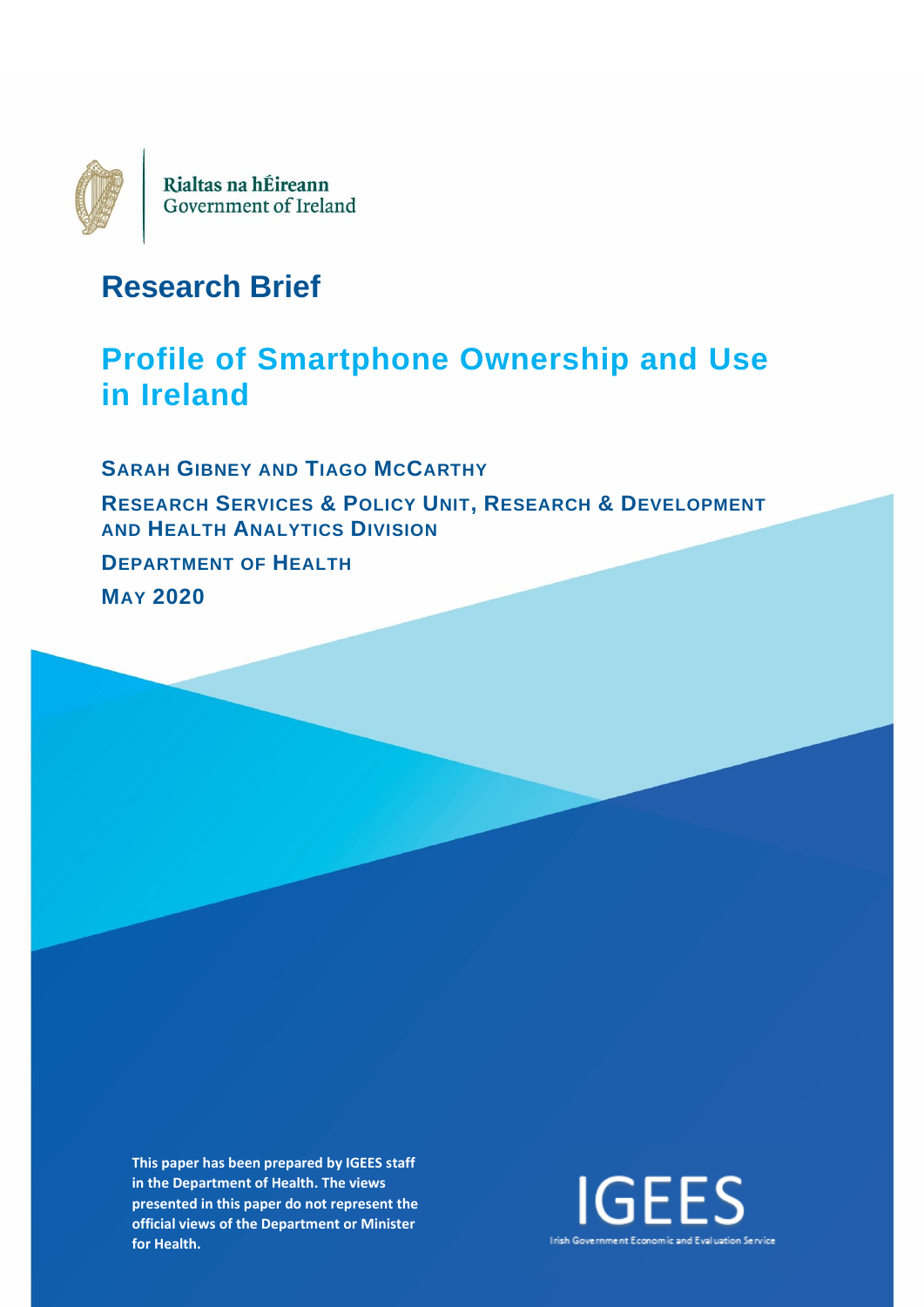# Contents

| Providing personal information and managing personal information online 4                        |  |
|--------------------------------------------------------------------------------------------------|--|
|                                                                                                  |  |
| Commission for Communications Regulation (2019) 'Mobile Consumer Experience Survey of            |  |
|                                                                                                  |  |
|                                                                                                  |  |
| Ipsos MRBI (Year) 'The Right Click? Measuring Trust in Online Health Information' - A report, in |  |
|                                                                                                  |  |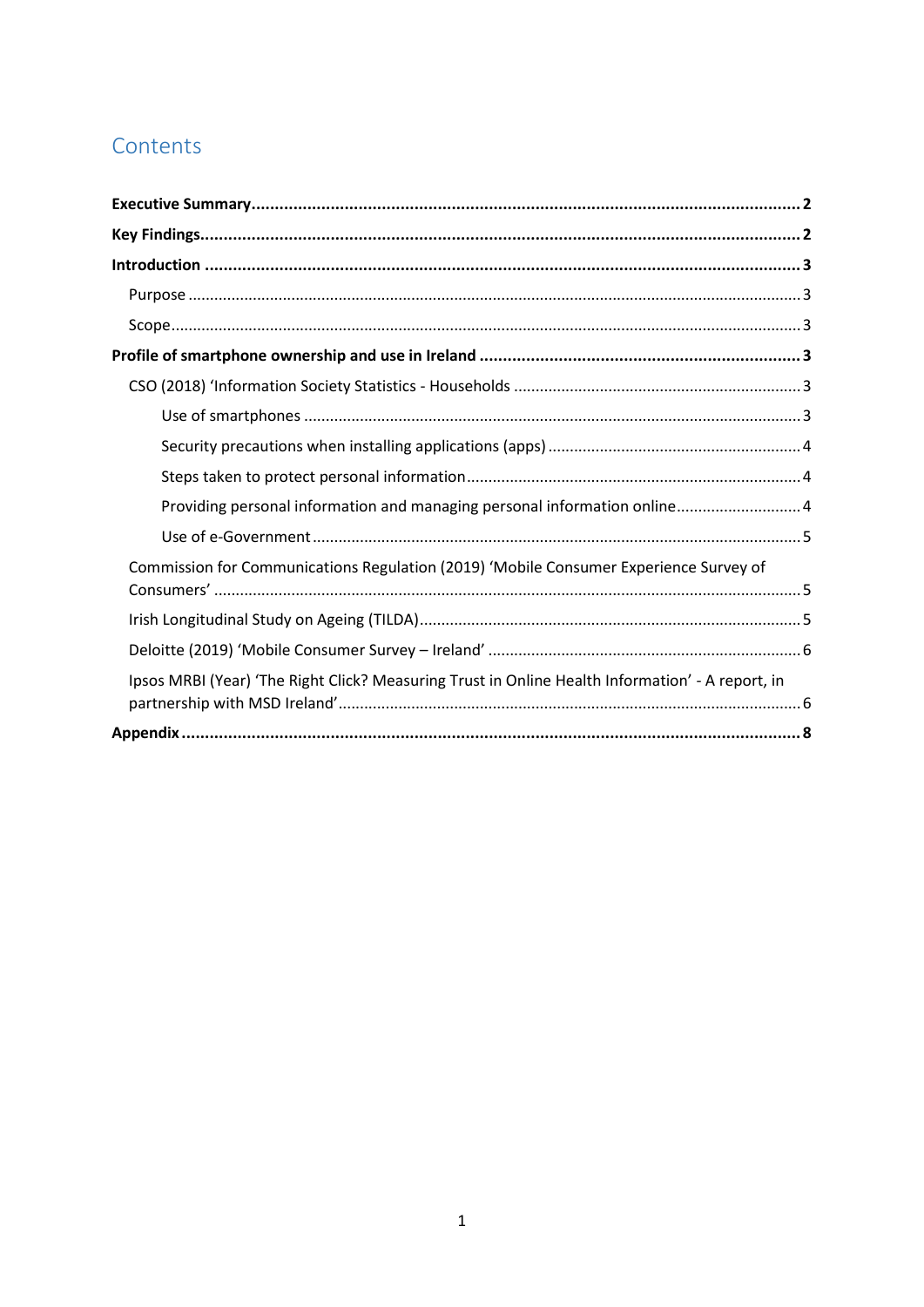### **Executive Summary**

- <span id="page-2-0"></span>• The purpose of this research brief is to provide a current profile of smartphone users in Ireland.
- This brief was conducted in the context of the Covid-19 pandemic and the public health-led response in Ireland in relation to digital contact tracing.

## **Key Findings**

### <span id="page-2-1"></span>Smartphone ownership, usage, and managing personal information

The rate of smartphone ownership and patterns of usage are key to the success of digital contact tracing. Population-level research evidence for Ireland shows:

- A high level of smartphone ownership overall, but with lower rates among older age groups (TILDA, 2019; CSO, 2018; ComReg, 2019), specific occupations (those engaged in home duties), materially deprived groups, and in border areas (CSO, 2018; ComReg 2019);
- Samsung has the majority of market share at 40%, followed by the Apple iPhone at 32% and Huawei at 13%. Apple iPhone, has the majority market share for those aged 18-24 at 45% (ComReg, 2019)
- A majority of the population report a preference for restricting or refusing access to personal data when installing or using apps and a minority report a preference for restricting access to geographical location (CSO, 2018); and,
- In terms of managing access to personal information on the internet, a majority of the population reported sharing personal identification details (name, date of birth, identity card number, etc.) payment details (credit or debit card details, bank account number, etc.), and contact details (such as home address, phone number, e-mail address, etc.) (CSO, 2018).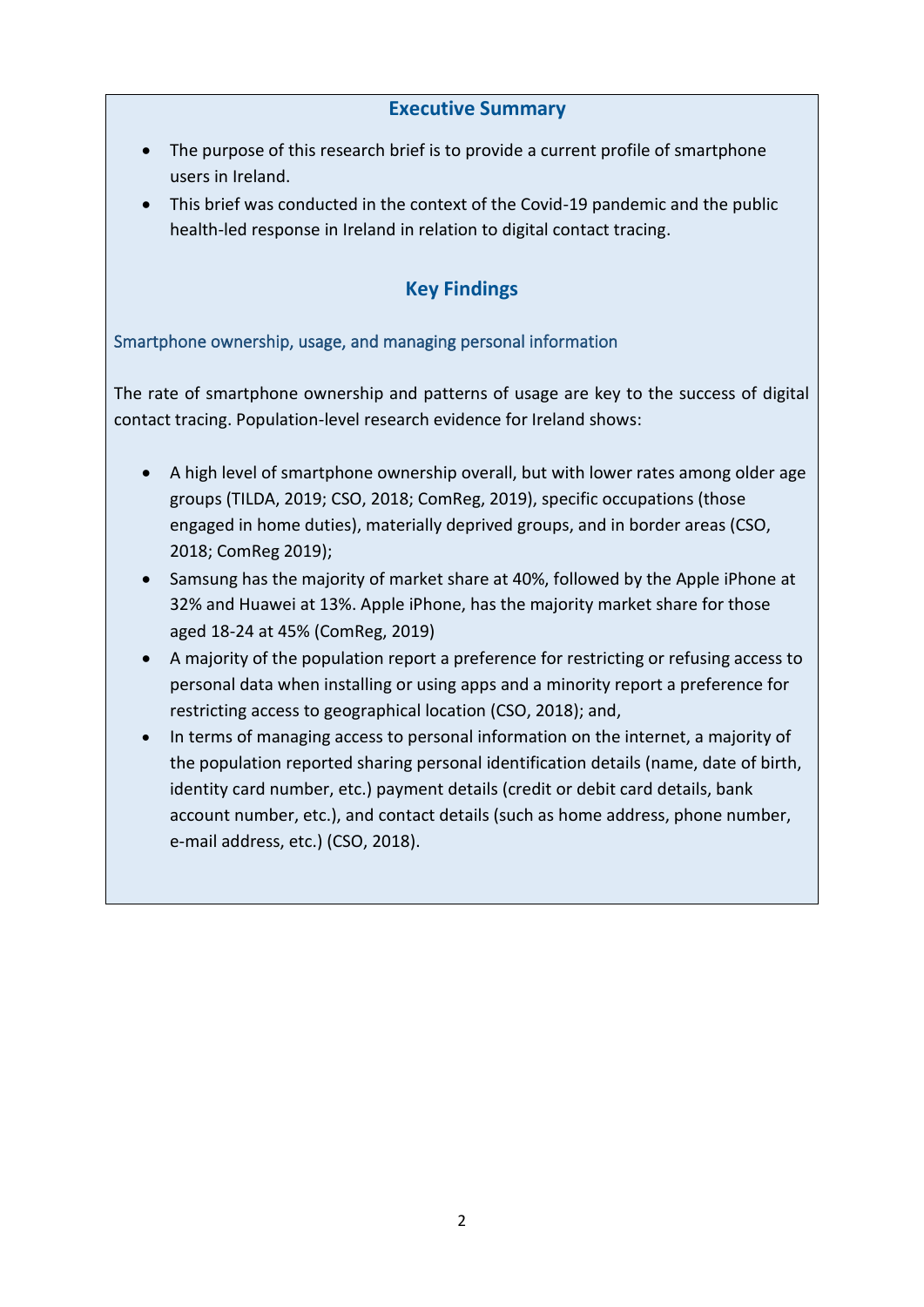## <span id="page-3-0"></span>Introduction

#### <span id="page-3-1"></span>Purpose

The purpose of this research brief is to provide a current profile of smartphone users in Ireland. This brief was conducted in the context of the Covid-19 pandemic, and the public health-led response in Ireland in relation to digital contact tracing using a mobile phone app.

A significant enabling factor for the effectiveness of mobile contact tracing is the rate of smartphone ownership and smartphone user behaviour and preferences, in any given population. This research brief is presented as a synthesis of key findings from recent population-representative surveys in relation to smartphone ownership and usage.

#### <span id="page-3-2"></span>Scope

It is important to note that at the time of review, there is a dearth of survey research on the use of smartphones for contact tracing specifically. The evolving nature of intelligence in this area presents a challenge for translating evidence for decision-making. The profile may be updated periodically to incorporate emerging evidence in this field.

## <span id="page-3-3"></span>Profile of smartphone ownership and use in Ireland

It is evident that the effectiveness of mobile contact tracing is dependent on several baseline characteristics and behaviours, namely smartphone ownership and usage. A review of datasets and surveys identified the following five sources for the adult population in Ireland:

- CSO (2018) '[Information Society Statistics -](https://www.cso.ie/en/statistics/informationsociety/ictusagebyhouseholds/) Households';
- Commission for Communications Regulation (2019) 'Mobile Consumer Experience Survey of Consumers';
- Irish Longitudinal Study on Ageing (TILDA) (2018) Wave 5;
- Deloitte (2019) 'Mobile Consumer Survey Ireland'; and,
- Ipsos MRBI (2019) 'The Right Click? Measuring Trust in Online Health Information' A report, in partnership with MSD Ireland'.

#### <span id="page-3-4"></span>CSO (2018) 'Information Society Statistics - Households

The purpose of CSO's annual 'Information Society Statistics – Households' survey is to collect data on the level of use of ICT by households and individuals. It collects data on, inter alia, the use of smartphones, smartphone security, awareness of internet security and privacy, steps taken to protect personal information online and use of e-Government.

#### <span id="page-3-5"></span>Use of smartphones

- 77% of all individuals surveyed between 16-74 use a smartphone for private purposes (76% of males, and 78% of females);
- Smartphone usage is lowest with those aged 60-74, with 37% of those surveyed. 95% for those aged 16-29, 96% for those aged 30-44, and 77% for those aged 45-59;
- The rate of usage by those classified as 'at work' and those 'unemployed' is 89%, and 82% respectively. Students have the highest rate of usage at 98%, while the retired have the lowest at 37%. Those classified as principally engaged in 'home duties' have a rate of 67%;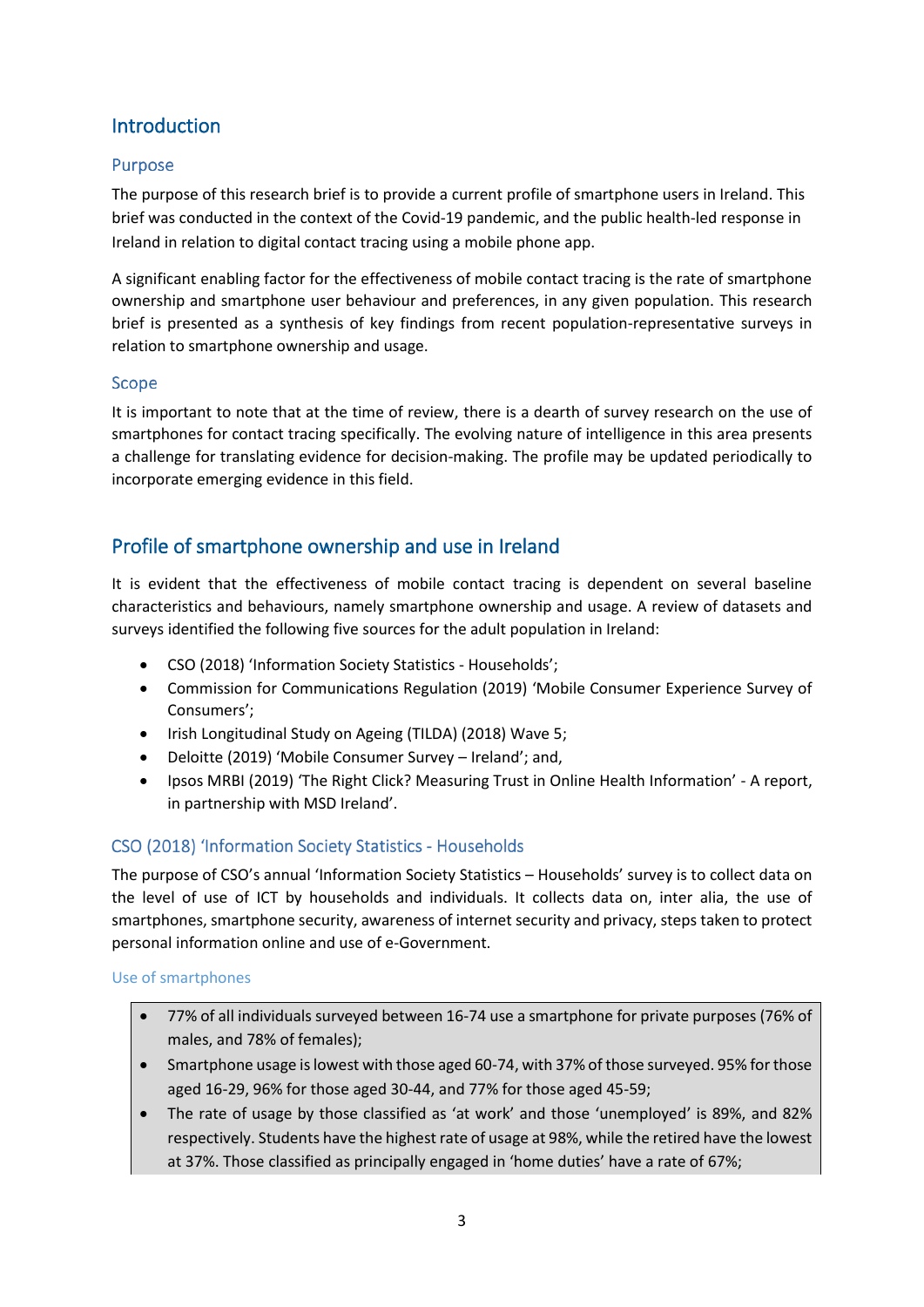- In terms of difference in usage rates by region, Dublin is highest with 88% followed by the mid-east at 81%. The border regions show the lowest rate of smartphone users at 71%;
- In terms of 'deprivation quintile', rates of smartphone users increase with wealth. Going from a low of 71% for the first quintile classified as 'very disadvantaged' to 88% for those in the 5th quintile classified as 'very affluent'.

#### <span id="page-4-0"></span>Security precautions when installing applications (apps)

- 59% had restricted or refused access to personal data when using or installing an application (app) on smartphone at least once or was provided by the operating system;
- 64% of persons in the 16 to 44 age cohort restricted or refused access to personal data when installing or using apps, compared with just 36% of persons in the 60 to 74 years age group;
- 28% did not restrict or refuse access to personal data when installing or using apps, while 5% did not know they could do so;
- 9% do not use apps;
- 23% of smartphone users in the 60 to 74 years age group do not use apps, compared with only 2% of smartphone users aged 16 to 29 years.

#### <span id="page-4-1"></span>Steps taken to protect personal information

- 27% restricted access to geographical location. This was an increase from 21% in 2016.
- The rate of internet users who restricted access to geographical location was greatest with those aged 30-44 at 33% and lowest for those aged 60 -74 at 15%.
- 38% of individuals who had used the internet in the previous twelve months restricted access to personal information for advertising purposes, an increase of six percentage points on 2016.
- 34% of individuals surveyed checked that any websites requesting personal information were secure websites, an increase of four percentage points on the same period in 2016.
- 30% of individuals read privacy policy statements before providing personal information.
- 34% limited access to their user profile or content on social networking sites.

#### <span id="page-4-2"></span>Providing personal information and managing personal information online

- Personal identification details (name, date of birth, identity card number, etc.) and payment details (credit or debit card details, bank account number, etc.) had been provided by up to two-thirds and over of all individuals who had used the internet in the twelve months prior to interview.
- Contact details (such as home address, phone number, e-mail address, etc.) had been provided by almost three quarters (74%) of internet users, an increase of six percentage points on the same survey period in 2016.
- Up to four fifths and over of persons in the 16 to 29 years age group provided personal identification details, payment details and contact details in the previous twelve months.
- <span id="page-4-3"></span>• Other personal information (person's photos, current location, health-related information, employment, income, etc.) was provided by one tenth (10%) of individuals.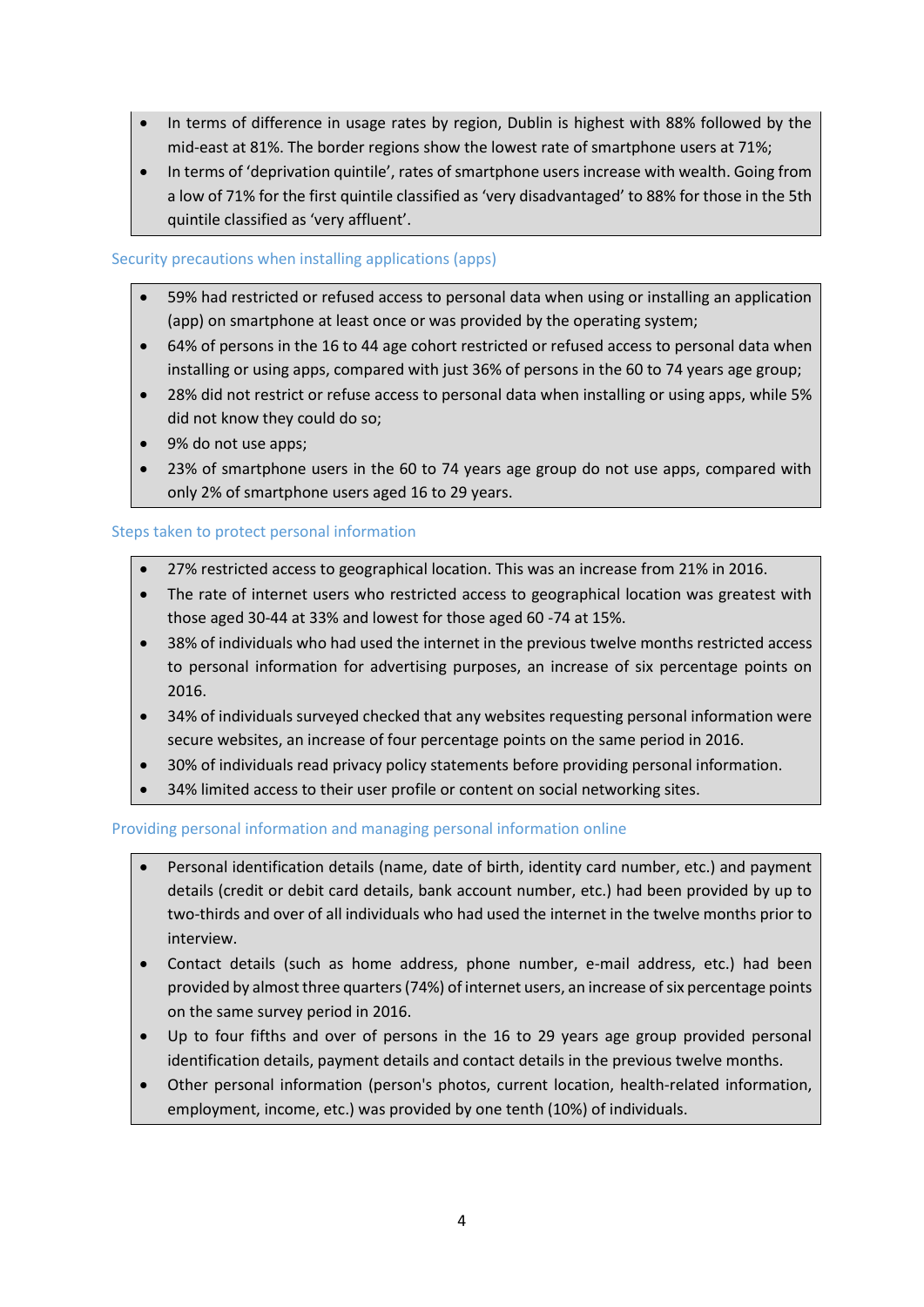#### Use of e-Government

- Over half of internet users (52%) obtained information from websites or apps of public authorities or public services, while 43% downloaded or printed official forms from their websites or apps.
- Submitting completed forms online was carried out by six out of every ten (60%) of internet users.
- 73% of internet users aged 30 to 44 years submitted completed forms online, compared with just 42% of internet users in the 16 to 29 years age category.
- <span id="page-5-0"></span>• Of those individuals who did not submit completed official forms online, only 8% cited the reason was because of concerns about protection/security of personal data. However, this is a significant increase from 3% in 2016. Those aged 30-44 were most likely to cite this reason as to why they did not submit official forms online with 15%.

## Commission for Communications Regulation (2019) 'Mobile Consumer Experience Survey of Consumers'

- Of all adults surveyed (18+; 2,838 sample) in 2019, 98% owned a mobile phone, while 84% of those with a mobile, had a smartphone;
- Within age groups, 100% of those aged between 18-24 with a mobile had a smartphone, 98% for those aged 25-34, 94% for those aged 35-49, 78% for those aged 50-64 and 47% for those aged 65+;
- Of those with mobiles, smartphone ownership is higher in social class ABC1 to F50+ at 92% than social classes C2DE to F50- at 79%;
- Of those with smartphones, Samsung has the majority of market share at 40%, followed by the Apple iPhone at 32% and Huawei at 13%;
- By age group, the Apple iPhone, has the majority market share with those aged 18-24 at 45%, while Samsung has majority market share for all other age groups.

## <span id="page-5-1"></span>Irish Longitudinal Study on Ageing (TILDA)

Using wave five (2018) of data from the Irish Longitudinal Study on Ageing (TILDA), we can garner further information on technology use of those aged 50 and older.

- Of those surveyed in 2018 (all aged 50+), 60% had access to apps via phone/tablet use;
- By gender, of those aged 50+, 57% of men surveyed had access to apps via phone/tablet while this increased to 63% for women;
- With regard to those aged 70+, 47% had access to apps via phone/tablet use;
- By gender, of those aged 70+, 47% of men surveyed had access to apps via phone/tablet, while for women it was marginally higher at 48%;
- When we breakdown the data further (by five-year age bands) we see a clear negative relationship between age and access to apps via phone/tablet, going from 74% of those aged 55-59 to 18% for those aged over 85.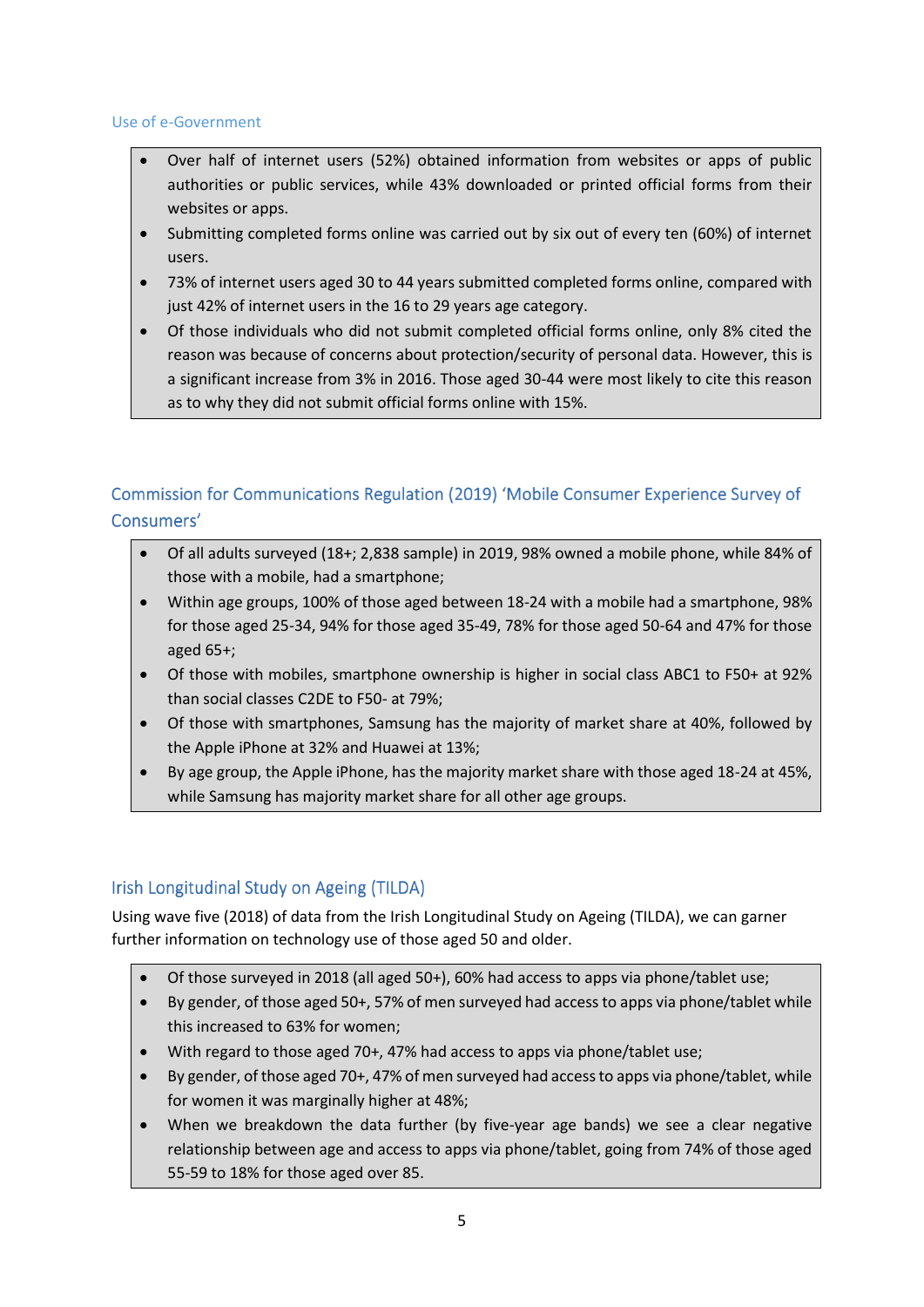## <span id="page-6-0"></span>Deloitte (2019) 'Mobile Consumer Survey - Ireland'

- According to this survey, 88% of Irish people have a smart phone;
- 33% monitor their fitness levels using a smartphone while 86% use WhatsApp;
- With regard to market share, Samsung at 33% has marginally greater market share than the iPhone at 30%, while Huawei has doubled its market share since 2018 going from 7% to 14%;
- As was also seen in the Com Reg survey, the Apple iPhone is most popular at younger ages, with a market share of 44% for those aged 18-24, compared to 26% for Samsung;
- 86% of those surveyed are concerned with how online companies share their personal data;
- Across Ireland, there are no significant gender differences in smartphone ownership. However, there are significant gender differences in smartphone usage that are relevant for communications and campaigns to drive adoption of a health-related app. Smartphone users check their phone on average, 50 times per day, although this is higher for females (54 times per day) compared with males (46 times per day). Overall, females use their phones for a lot more than males, and this is also the case for mHealth:
- Monitor fitness (e.g. steps, running) 38% females and 29% of males;
- Monitor my health 16% females and 15% of males;
- Monitor calorie intake and diet 18% females and 9% males;
- Manage healthcare 14% females and 6% males;
- These findings are also consistent with fitness band (e.g. Fitbit) ownership (29% female, 19% male).

## <span id="page-6-1"></span>Ipsos MRBI (Year) 'The Right Click? Measuring Trust in Online Health Information' - A report, in partnership with MSD Ireland'

- 77% of those surveyed would visit a website if recommended by their healthcare professional;
- When it comes to visiting a health website, its source and ease of use are the top priorities for users;
- 91% believe it is important that a health website comes from a recognised medical source;
- 92% believe it is important that the content is easy to read and follow;
- There is an opportunity for a verified trust mark to indicate information is from a recognised, credible source;
- 82% believe it is important that a health website has a quality or trust mark that verifies it has been approved by a relevant nation body, as is the case in other countries<sup>1</sup>;
- 73% are in favour of the introduction of a registered trust mark confirming that health information is from a recognised medical authority;
- When data is sub-analysed across demographic groupings, clear differences emerge. Certain groupings such as younger people and those from higher socioeconomic groupings are not only more likely to go online for their healthcare information needs, but also tend to do so more often;

<sup>&</sup>lt;sup>1</sup> For example, the Information Standard quality mark is an NHS certification programme for organisations whose main target audiences are in England.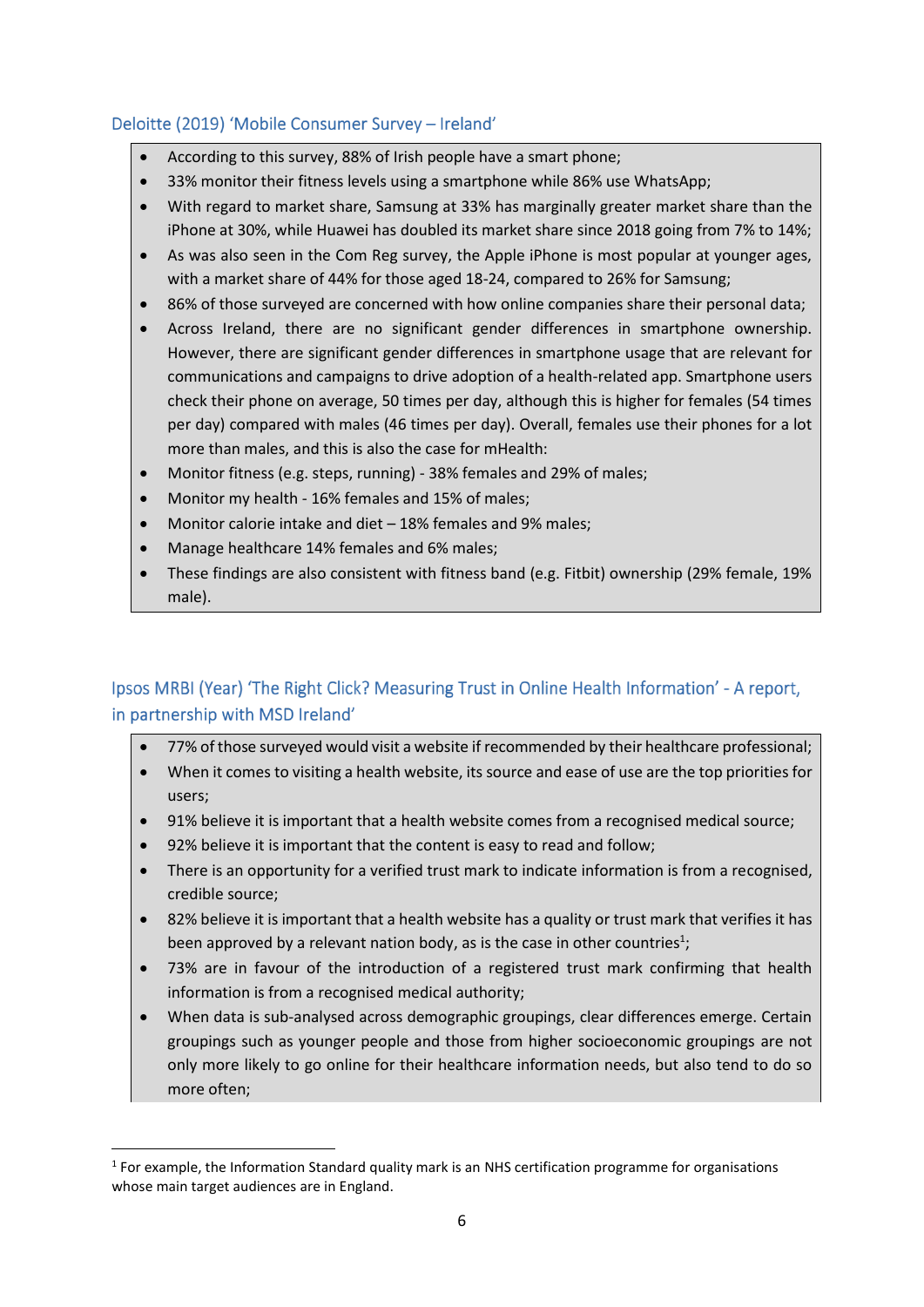- Almost two-thirds (65%) of younger people aged 18-34 have gone online for medical or healthcare information in the past year compared to just over one-third (37%) of those aged 55 and over. The younger cohort also tend to go online more often for such information, an average of 7.4 times per annum; and,
- In terms of social class, the ABC1 higher socio-economic group are also more likely to go online for health information (63% vs. 45% of the C2DE class), while females are marginally more likely to do so than males (56% vs. 51%). Some regional differences are also apparent, with those in Dublin (60%) the most likely to go online for health information.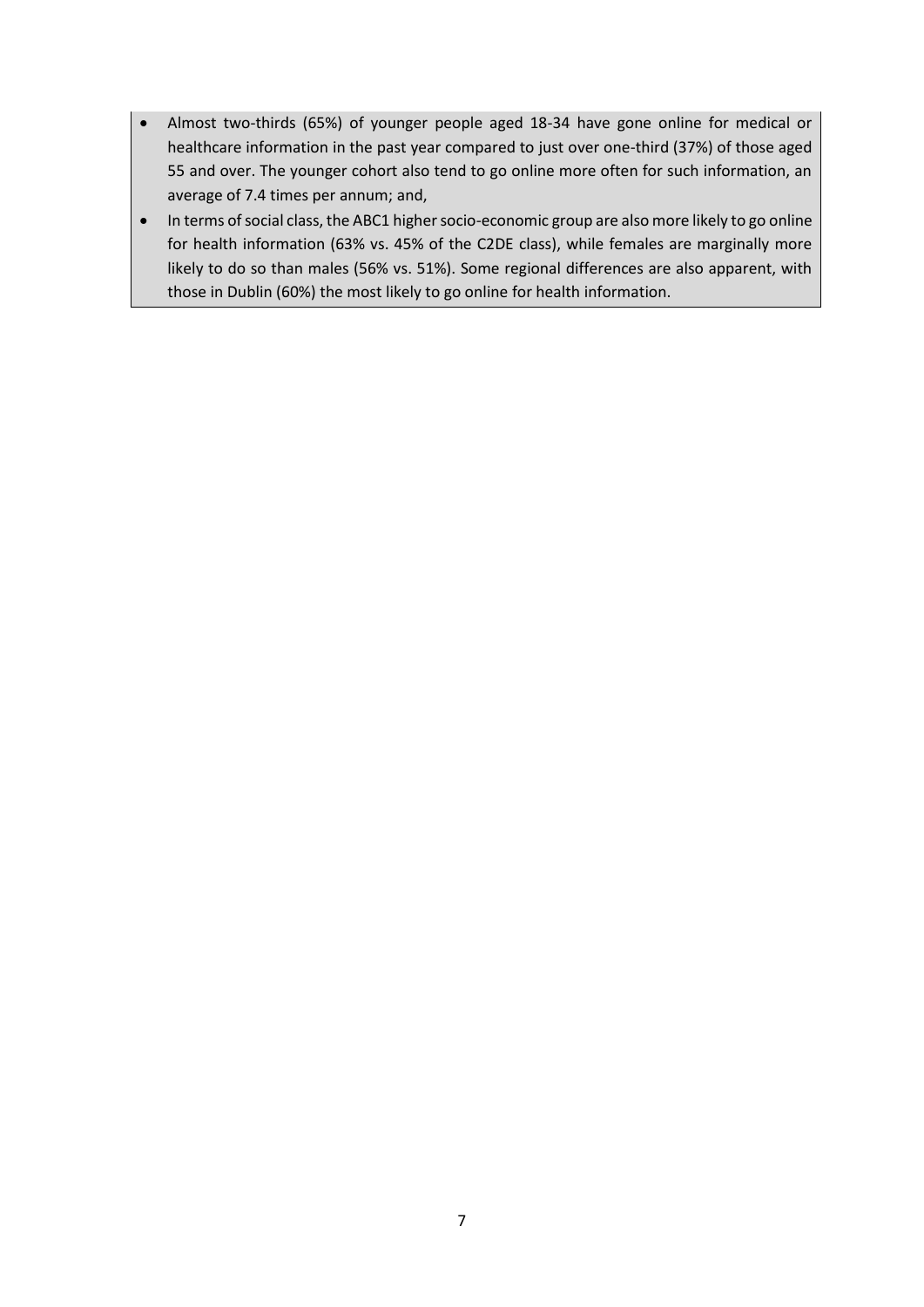# <span id="page-8-0"></span>Appendix

#### **Methodology**

#### *Population-representative Survey Review*

A search and review of population-representative datasets and surveys identified the following data sources relating to smartphone use in Ireland, and a further survey on trust in online health information which was deemed relevant to the central research questions. The search was restricted to the current year and last 2 years, for relevance. The sources are:

- CSO (2018) '[Information Society Statistics -](https://www.cso.ie/en/statistics/informationsociety/ictusagebyhouseholds/) Households';
- Commission for Communications Regulation (2019) 'Mobile Consumer Experience Survey of Consumers';
- Irish Longitudinal Study on Ageing (TILDA) (2018-2019) Wave 5;
- Deloitte (2019) 'Mobile Consumer Survey Ireland' and,
- Ipsos MRBI (2019) 'The Right Click? Measuring Trust in Online Health Information' A report, in partnership with MSD Ireland'.